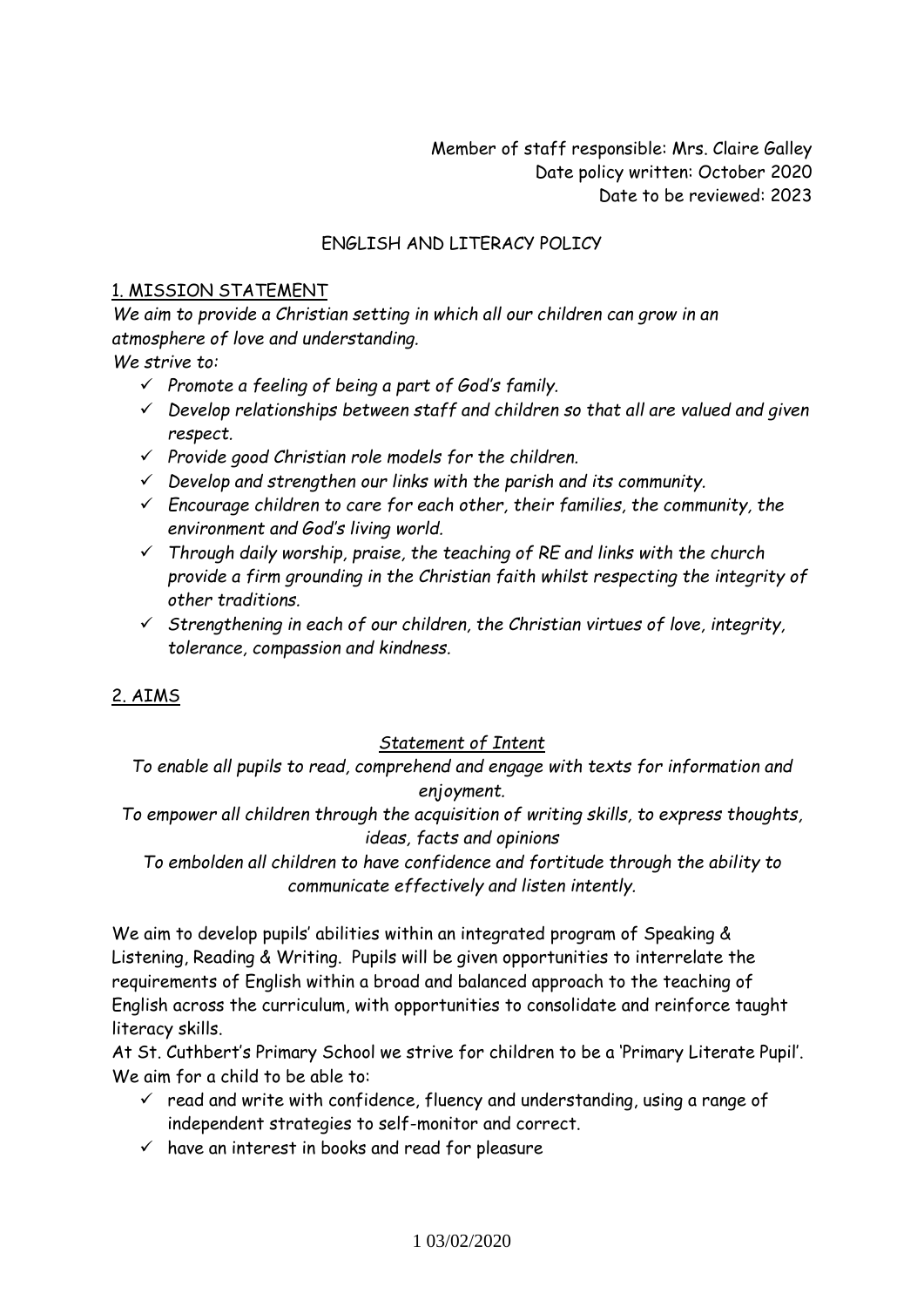- $\checkmark$  have an interest in words, their meanings; developing a growing vocabulary in spoken and written forms.
- $\checkmark$  understand a range of text types and genres be able to write in a variety of styles and forms appropriate to the situation.
- $\checkmark$  develop their powers of imagination, inventiveness and critical awareness.

# 3. STATUTORY REQUIREMENTS

Statutory requirements for the teaching and learning of English are laid out in the National Curriculum English Document (2014) and in the Statutory Framework for the Early Years Foundation Stage (2012)

**In the Early Years Foundation Stage (Nursery and Reception)** children should be given opportunities to:

- $\checkmark$  speak and listen and represent ideas in their activities;
- $\checkmark$  use communication, language and literacy in every part of the curriculum;
- $\checkmark$  become immersed in an environment rich in print and possibilities for communication.

**At Key Stage One** *(Year***s 1 and 2),** children should learn to speak confidently and listen to what others have to say. They should begin to read and write independently and with enthusiasm. They should use language to explore their own experiences and imaginary worlds. They should begin to understand grammatical terms and recognize and spell common letter strings and High Frequency Words.

**At Key Stage Two (Years 3-6),** children should learn to adapt the way they speak and write to suit different situations, purposes and audiences. Pupils should read and write in a range of genres, non-fiction and poetry. The pupils should become competent spellers, using a range of strategies. They should also be familiar with grammatical terms set out in the Curriculum.

## THE GOVERNORING BODY

Regular reports are made to the governors on the progress of English provision and to our Curriculum Governor, Mrs. Sarah Mitchell.

This policy will be reviewed every three years or in the light of changes to legal requirements.

## 4. SUBJECT ORGANISATION

The English Curriculum is delivered using the New Curriculum Framework 2014. The Early learning Goals are followed to ensure continuity and progression from the Foundation Stage through to the National Curriculum. Pupil provision is related to attainment, not age.

Planning in the long term follows the Lancashire Grid for Learning recommendations. Medium term planning takes the form of the unit overviews. Short term plans (daily plans) are devised by the teachers. The plans indicate work which, throughout the week, will cover the relevant objectives for Grammar, Punctuation and Spelling, Reading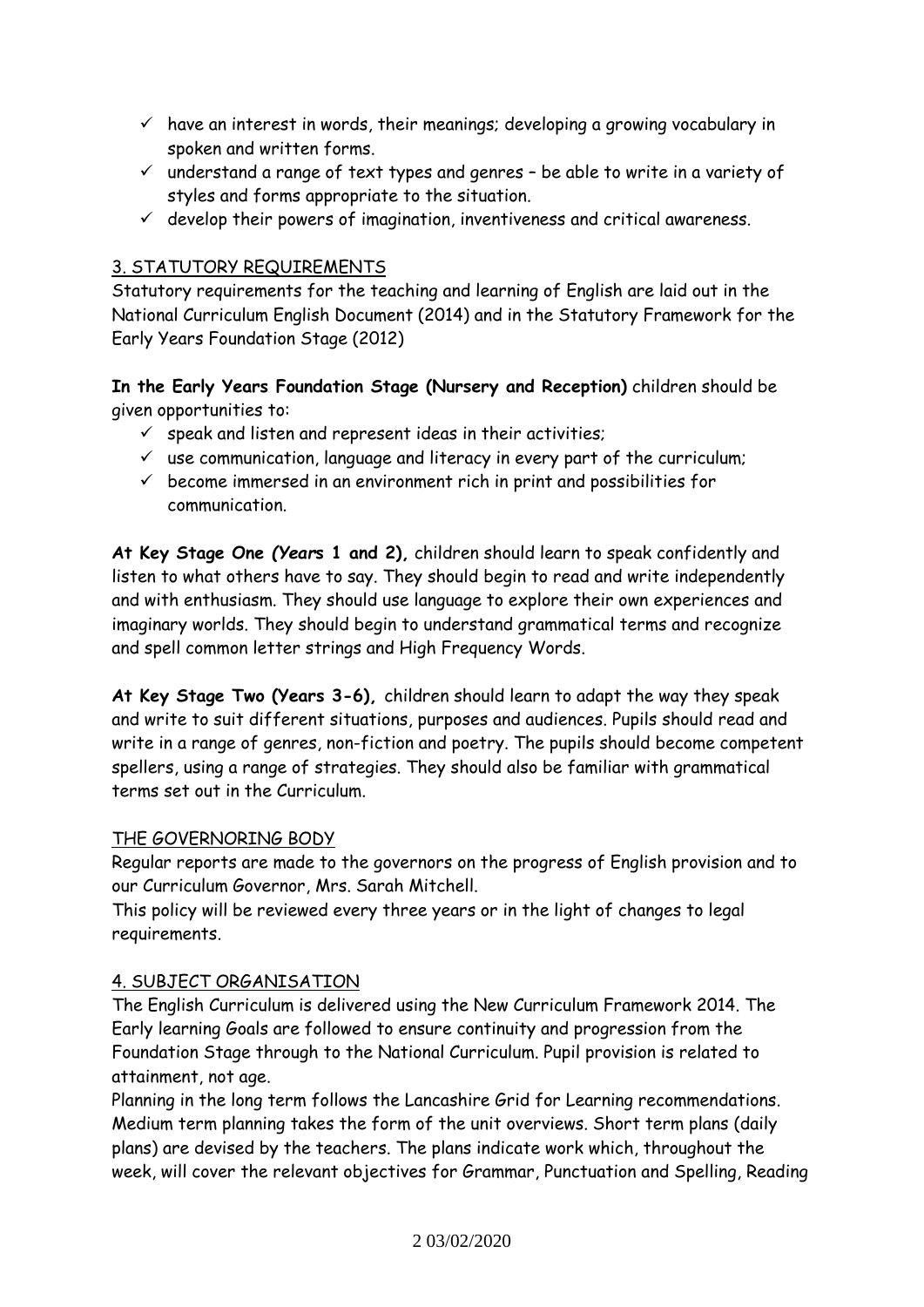and Writing. Differentiation is achieved through use of Teaching Assistants and by selecting the appropriate objectives / activities for each pupil. This is indicated on the short term plans.

### 5. APPROACHES TO SPEAKING AND LISTENING

Speaking and Listening have strong foundations here. The actions of speaking, listening, group discussion and interaction, and drama permeate the whole curriculum. Teachers are professional role models and set exceptionally high standards for the pupils. Children in EYFS are encouraged to share things with their class regularly, and are asked to present a "talk" to their class at Key Stage 1. They regularly share stories out load, taking part in drama-based follow up activities. They are encouraged to discuss and interact on a daily basis.

At Key Stage 2 the pupils are asked to discuss and debate topics in a more formal manner. Interaction, group discussion and drama are used regularly too.

Pupils develop their speaking, listening and drama skills through the regular church services, class assemblies, Christmas performance, Strawberry Teas Show and the Year 6 Leavers' Service. We regularly have visiting theatre groups, who perform plays for the pupils. Outdoor provision includes a stage area in the Foundation Stage and a Storytelling Area in the main grounds.

#### 6. APPROACHES TO READING

Reading enjoys a high profile throughout the school, with the emphasis on access to high quality text. The school is a text-rich environment, with a good central library and small class collections.

In the Foundation Stage and Key stage 1 there are daily phonic lessons, as set out in the "Letters and Sounds" document.

In the EYFS, Guided reading sessions take place right from Reception, with the teacher using similar ability groups and also mixed ability groups. Children are read to on a daily basis.

Progress through Key Stage 1 is recorded in Reading Records which show progression through the levelled reading scheme. Each level is secured before pupils are allowed to move on to the next band by consulting the appropriate level descriptor. Guided reading is a strong feature of Key Stage 1, with the emphasis on comprehension of the texts. Children are read to on a regular basis throughout the week.

At Key Stage 2, the children are encouraged to read for pleasure. They have 2 books: one staged reading scheme book, and a choice book from the Library or home. This allows the children to read what interests them as well as progress through more challenging books. Independent reading occurs daily, with reading forming the beginning of each afternoon. Guided reading occurs in groups, with pupils grouped according to reading level. These guided sessions are led by either teachers or teaching assistants and occur at least once a week for each group. Each class has a class novel (which is read by the teacher) in progress at all times. In most cases there are sets of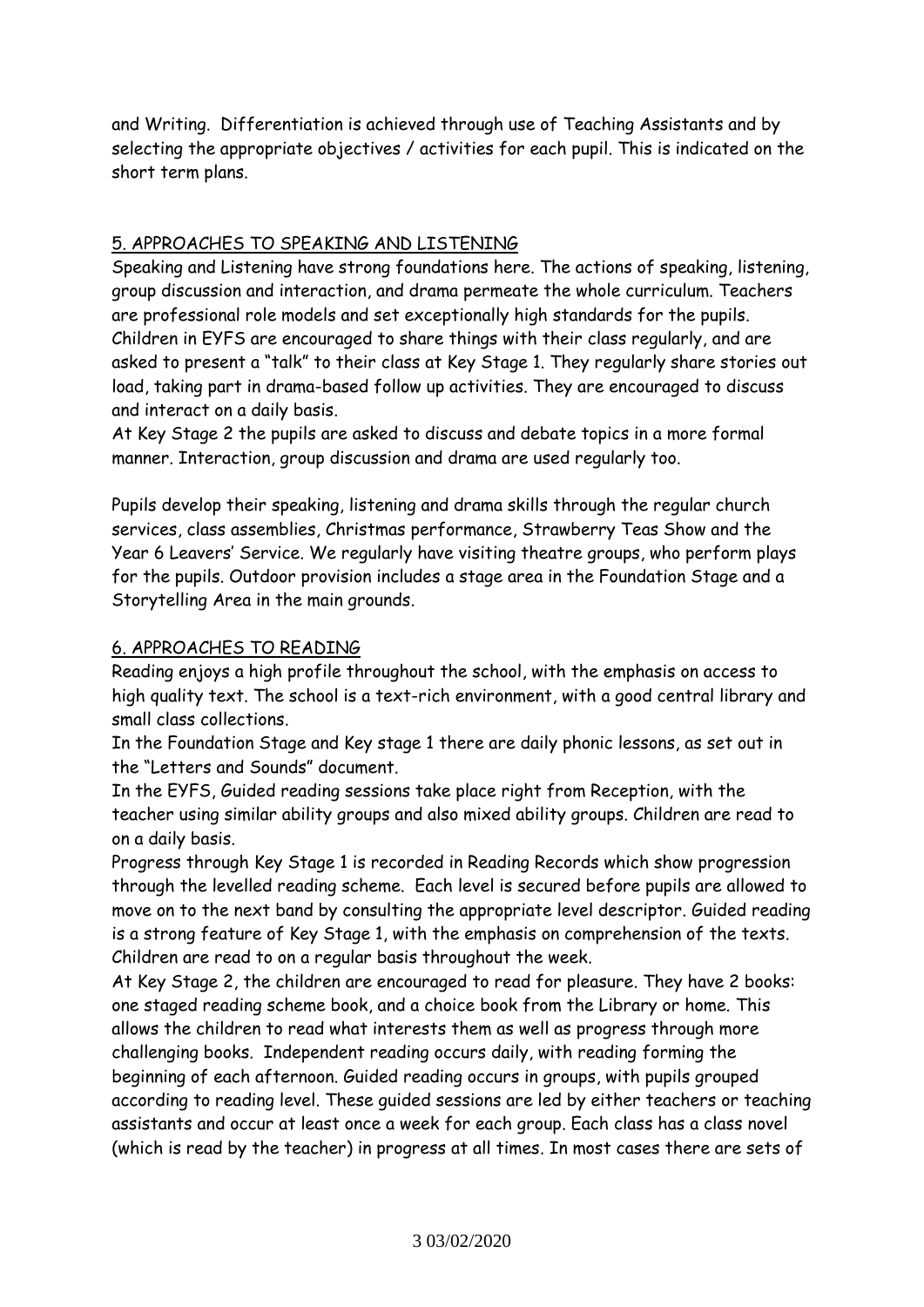the novel for each child to have their own copy. Pupils in Upper Key Stage 2 have access to weekly magazines and a weekly newspaper.

All pupils have a reading record which forms a link between home and school. Both parents and staff record in this.

Every two weeks, there is a 30 minute "reading partners" session. In this, Key stage 2 pupils are paired with Key stage 1. They get together around the school and share the books they are reading. The younger of the pupils may read to the elder, or vice versa, which encourages performance reading. They discuss their likes and dislikes about the texts.

Reading is assessed and progress tracked every half term. Plans and interventions are then tailored to this.

# Enhancing Reading

We actively seek ways of promoting reading, for example:

- $\triangleright$  We celebrate Children's Book Week every year. The whole school focuses on a text, author or Genre and produce age-appropriate work throughout the week.
- We hold an annual Scholastic Book Fair
- $\triangleright$  We have weekly visits from the Library bus
- $\triangleright$  We have y6 reading ambassadors who perform a variety of roles, including reading buddies and taking books out at playtimes
- We hold an annual Book Swap
- We promote reading through events such as Readathon and Extreme Reading!

## 7. APPROACHES TO WRITING

In early Reception, children are encouraged to experiment with mark-making. They learn to write several letters weekly in cursive style. All early writing is encouraged: writing names, using the whiteboards and making cards. Weekly letters are sent home in the Spring Term for extra practice. There are daily phonics sessions, fun activities and role play to encourage writing for different purposes. Later in Reception, small group guided sessions are used to model writing.

At Key Stage 1 writing is developed through the daily English session. During the lessons, shared and / or guided writing occurs. Guided writing is in targeted groups. Individual writing occurs daily with each child aware of their targets. Children are beginning to write for sustained periods.

At Key Stage 2, writing is developed through the daily English session. During the lessons, shared and / or guided writing occurs. Individual writing occurs daily, with each child aware of their targets/expectations for their year group. Extended writing is developed throughout Key Stage 2, building stamina.

Throughout the school, we adopt the Talk for Writing Approach, based on the teachings of Pie Corbett. It is based in familiarity with quality texts, drama, speaking and listening, knowledge of text structures and applying literacy devices that accompany the text type.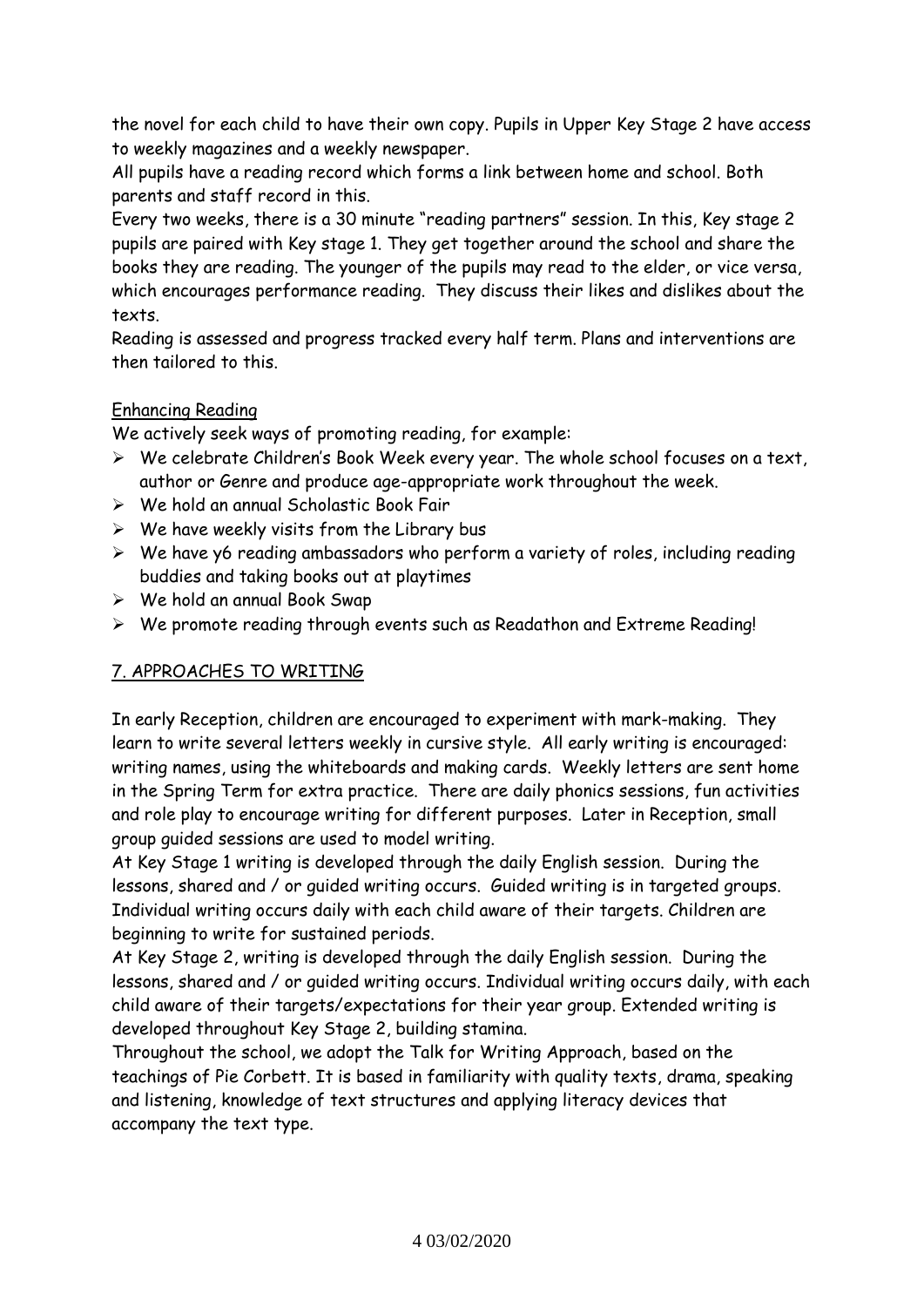Writing progress is assessed and tracked every half term from Year 1. Children are asked to write a completely independent piece. They then edit and redraft this in their writing portfolios. Plans and interventions are tailored from this.

### Spelling

In the Foundation Stage and Key Stage 1, daily phonics sessions occur. At Key Stage 2 daily spelling sessions continue the spelling work, using resources taken from the Twinkl Spelling Scheme which include high frequency and common exception words. Pupils work throughout the week on a particular focus, complete games and activities and practice their handwriting.

Pupils' vocabulary is also enhanced through the spelling scheme, as children are encouraged to use the spelling words in their weekly work or homework. Every half term, the children are tested on a selection of words from their spelling lists. This encourages over learning and retention.

#### Grammar, Vocabulary and Punctuation

This is taught both explicitly and as part of the current unit of work. It is evident on teachers' plans. In each classroom, displays are visible for children to use or refer to when they are working.

### Enhancing Writing

Opportunities are sought to promote writing, for example:

- Every October, we celebrate Children's Book Week the whole school reads and writes based on a theme.
- $\triangleright$  Occasionally the school holds competitions to raise the profile of writing throughout the school.
- $\triangleright$  Lots of quality writing is on display around the school and on the website

#### Handwriting

From Reception a cursive style is adopted. This is then practiced regularly throughout every year group. For more information see the separate policy.

## 8. CROSS-CURRICULAR ENGLISH OPPORTUNITIES

Teachers will seek to take advantage of opportunities to make cross-curricular links. They will plan for pupils to practice and apply the skills, knowledge and understanding acquired through English lessons to other areas of the curriculum.

#### 9. THE USE OF IT

Opportunities to use ICT to support teaching and learning in English will be planned for and used as appropriate.

## 1O. ASSESSMENT AND TARGET SETTING

In Reception, the children are assessed against the Early Learning Goals. From Year 1, children are assessed every half term in reading, writing and spelling. The results give teachers a wealth of information to check progress. The children are set individual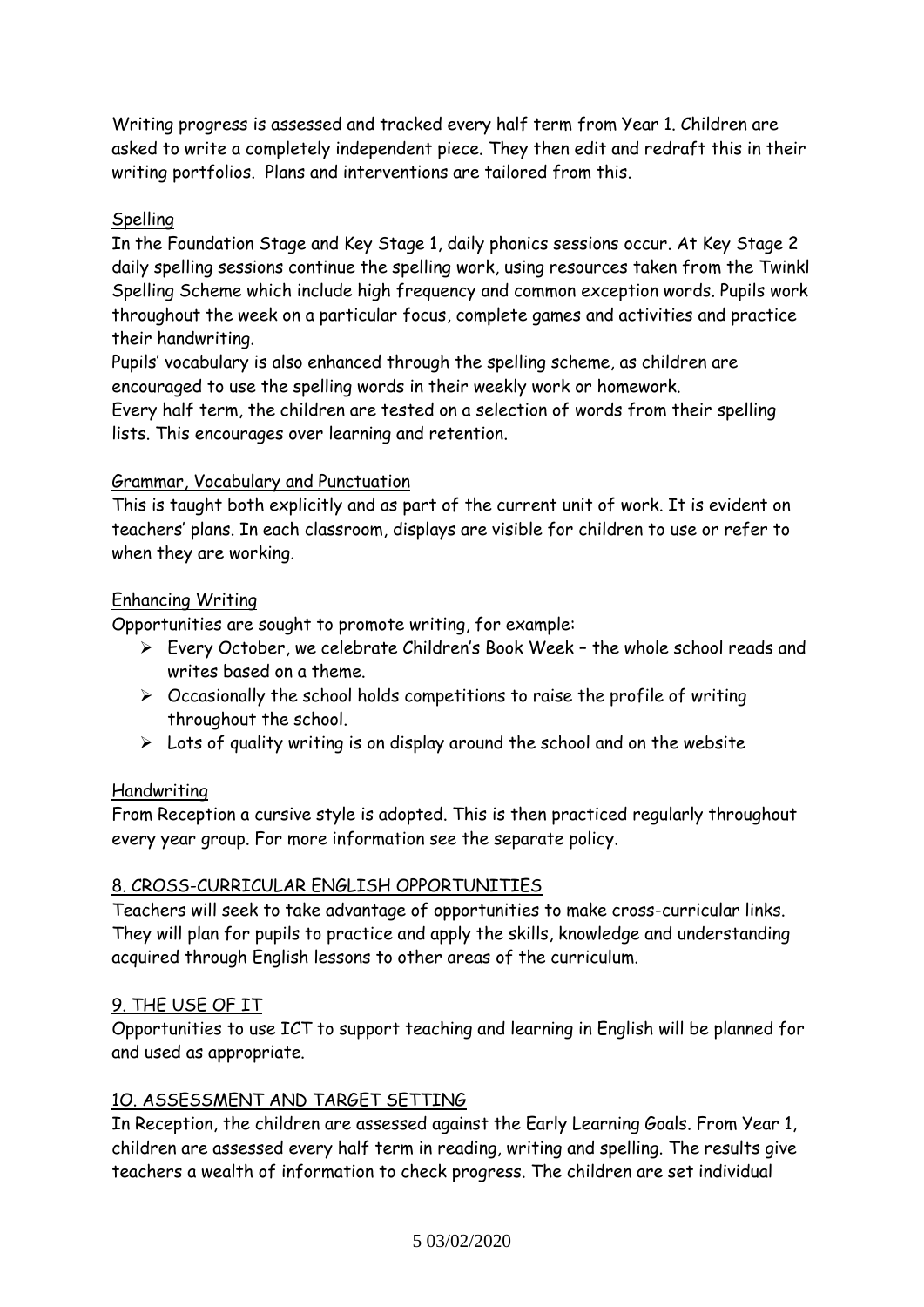targets, usually recorded in their writing portfolios or English books, based on their assessments.

In Key Stage 2, the reading tests the children completed are sent home for parents' information. Parents are also kept informed of their children's spelling progress. Progress is tracked on grids and is used to identify children who may need extra support or intervention programs.

### 11. INCLUSION

We aim to provide for all children so that they achieve as highly as they can in English according to their individual abilities. We will identify which pupils or groups of pupils are under-achieving and take steps to improve their attainment. Gifted children will be identified and suitable learning opportunities provided, such as Sports Journalists.

### INTERVENTION PROGRAMMES

Pupils requiring intervention programs are identified through the use of our tracking system. The interventions we currently use are Read, Write, Inc., Fast Forward Grammar, Nessy and tailored intervention groups run by teachers focusing on specific requirements.

### EQUAL OPPORTUNITIES

All children are provided with equal access to the English curriculum. We aim to provide suitable learning opportunities regardless of gender, ethnicity or home background.

## 12. ROLE OF SUBJECT LEADER:

The Subject Leader should be responsible for improving the standards of teaching and learning in Literacy through:

Monitoring and evaluating Literacy:-

Pupil progress Provision of Literacy (including Intervention and Support programs) The quality of the Learning Environment; The deployment and provision of support staff Taking the lead in policy development Auditing and supporting colleagues in their CPD Purchasing and organising resources Keeping up to date with recent Literacy developments

## 13. PARENTAL INVOLVEMENT

Parents are encouraged to take an active role in helping their child acquire Literacy. They are asked to read with their child read frequently, discussing the text and recording this in their records. They are supported in this by receiving guidance sheets and bookmark. Parents can also help with their child's homework.

Parents' Workshops are held as required, providing information on matters such as Phonics and Reading at Key Stage 2.

Parents may also be asked to support the school during any events such as National Book Week or National Poetry day.